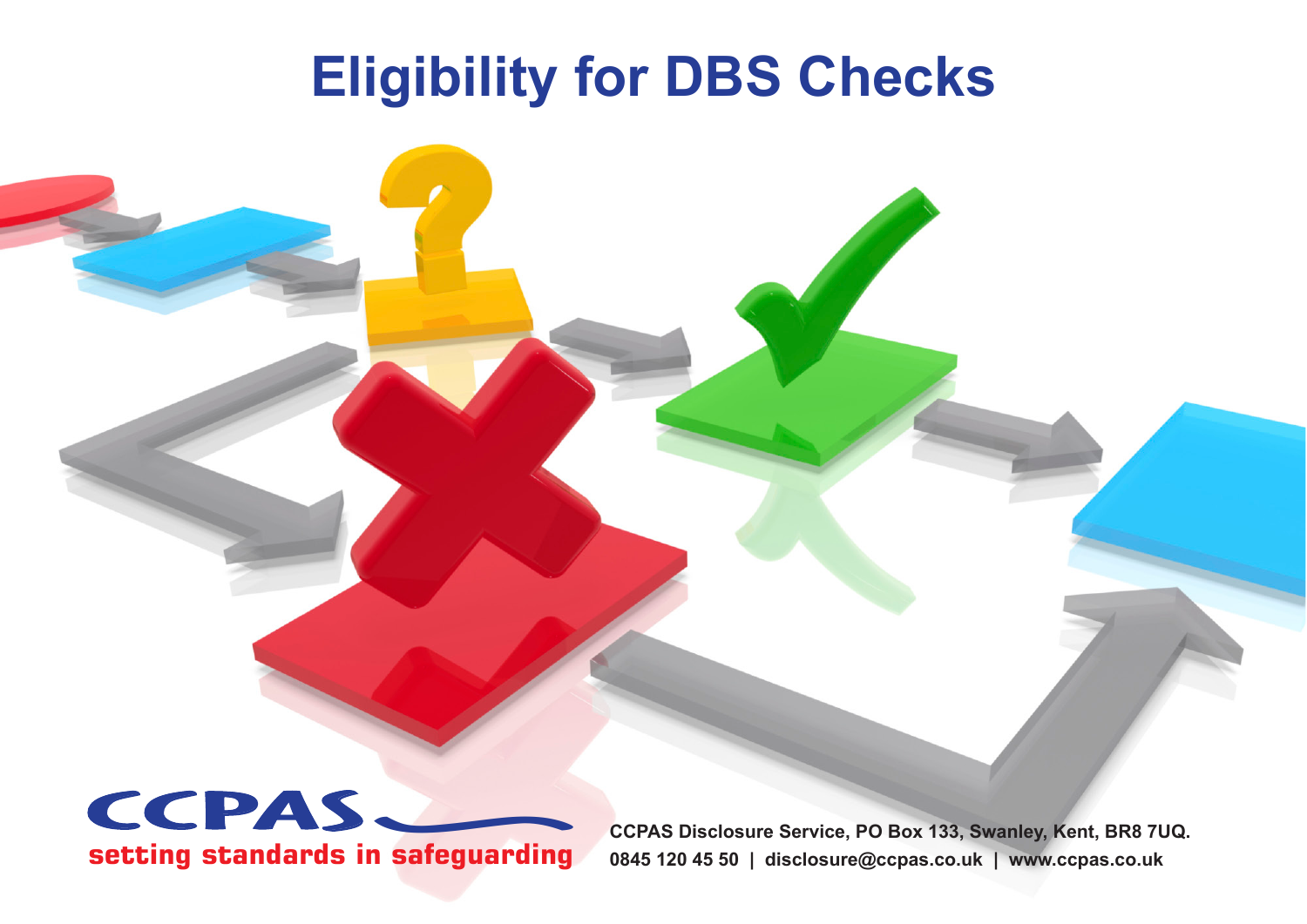## **Regulated Activity Decision Making Flowchart**

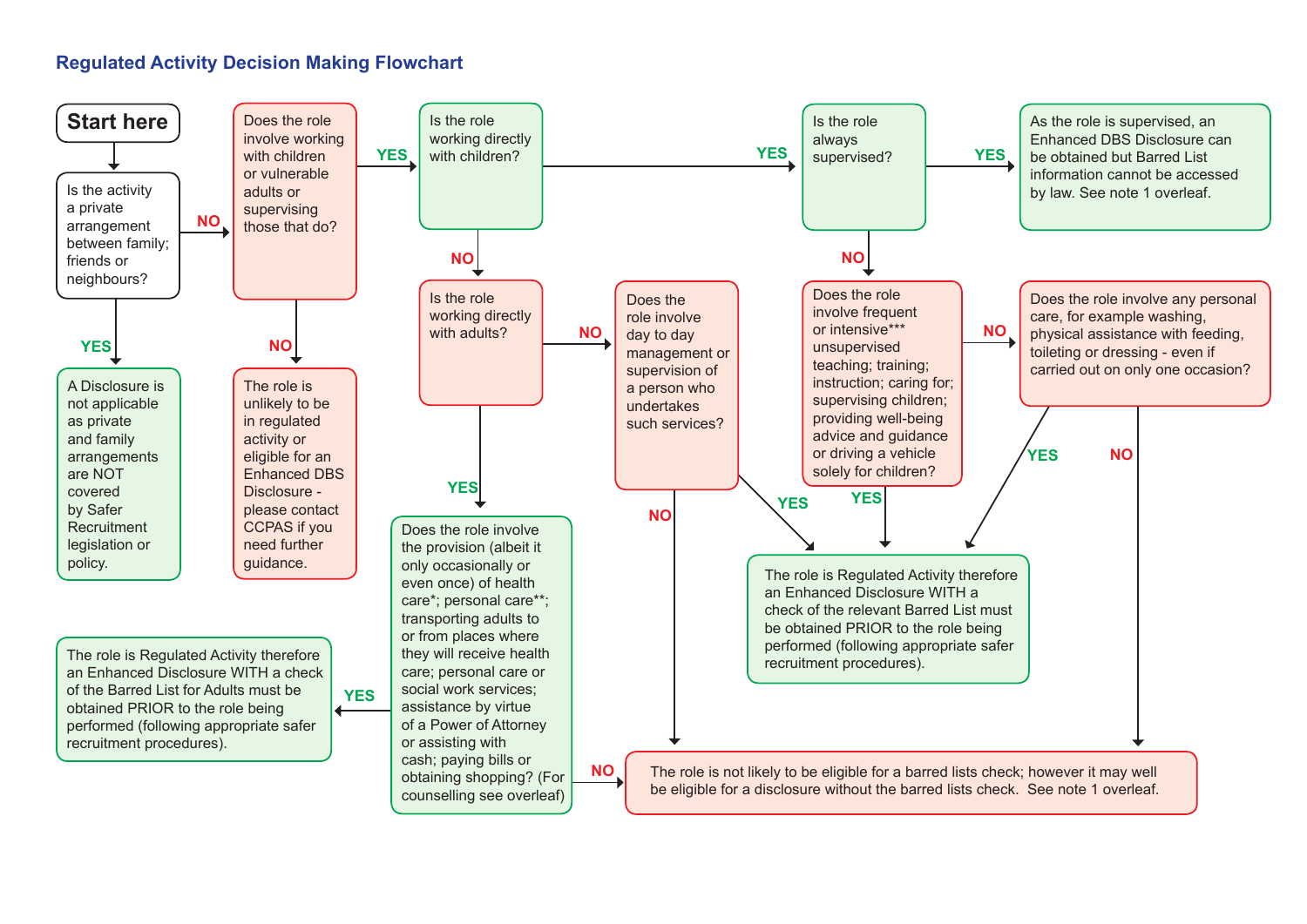### **Regulated Activity Decision Making Flowchart Notes**

#### **Note 1: DBS Checks for those not in Regulated Activities**

If an applicant is not in Regulated Activity (as per the chart) but works with children and/or vulnerable adults then it is possible they are still eligible for an enhanced DBS check but without a check of the barred lists. It is the Charity Commission's expectation (and many insurance companies) that you apply for a DBS check where the applicant's role is legally eligible for one.

For vulnerable adults - If a worker is not in regulated activity with adults then they may still be able to have an enhanced check (without a check of the barred list). This would be applicable if they are a Trustee of a charity that works with adults at risk or are working weekly, or 4 or more days in a 30 day period, or overnight by giving teaching, advice, guidance, assistance etc in a group aimed at adults who need help because of their age, illness, disability or live in certain types of accommodation such as a prison, remand centre, residential care home etc. A recent example of workers not eligible for any check is a church group for adults with learning disabilities where no personal care is undertaken nor any other roles in regulated activity. They do teach those adults but as the group meets twice a month it is not frequent enough to be legally eligible for a check.

**Eligibility is different with children** - if the worker is not in regulated activity then as long as they are a Trustee of a charity that works with children or the applicant works with children more than occasionally e.g. on a rota or intensively (over-night or 4 or more days in a 30 day period e.g. a holiday club) then they would still be eligible for an enhanced disclosure but without a check of the barred list. Please contact CCPAS if you need further clarification.

#### **Note 2: Definitions:**

\*Health Care: is defined as health care provided by a health care professional (meaning a person regulated by bodies like General Medical Council; Nursing & Midwifery council for example). Health care means all forms of health care provided for adults for physical or mental health needs and includes palliative care. Psychotherapy and counselling are included when provided by or referred by a health care professional. Services not provided by a health care professional are not covered by Regulated Activity i.e. life coaching; pastoral counselling etc; although if these are performed at least once a week, or four or more days in a 30 day period, or overnight they would be eligible for an enhanced DBS check without a check of the barred list/s.

\*\*Personal Care: is defined as those who provide or prompt an adult with physical assistance with eating; drinking; toileting; washing or bathing; dressing; oral care or care of skin, hair or nails due to the adult's age, illness or disability, these would all be in Regulated Activity (except in circumstances where a hairdresser or a person cuts the hair of an adult).

\*\*\*'Frequently' for the purpose of Regulated Activity **only** is once a week or more; 'intensively' is four or more days in a 30 day period or overnight.

#### **Note 3: Scenarios of Roles and their eligibility basis:**

- A creche worker who physically assists young children with going to the toilet (on one occasion or more) would be in Regulated Activity.
- A Sunday School worker on a rota would only be in a Regulated Activity if they work unsupervised every week or more; if they work less than this they would still be eligible for an enhanced DBS check without a check of the barred lists whether or not they are always supervised.
- Purely administrative roles i.e. Church Administrator or treasurer are NOT eligible for a Disclosure (unless they are a Trustee) as they do not work directly with vulnerable groups. Additionally Disclosures cannot be accessed for those who handle sensitive or confidential information (unless they are supervising those working in Regulated Activity).
- A church worker who visits housebound people and on occasions is asked by the homeowner to do some shopping or pay a bill on their behalf is engaging in Regulated Activity.
- A church worker who is part of a group of volunteers that drive church members to their GP surgery or hospital appointments is working in Regulated Activity.
- The volunteers who are part of the rota to bring church members who would otherwise be unable to attend church, are NOT engaging in Regulated Activity as Church services are not covered by the Protection of Freedoms Act - unless they collect Care Home residents, in which case they would be in Regulated Activity.
- A luncheon club/foodbank or street outreach (eg Street Pastors) whose workers just serve food, drinks, or have a friendly chat with those they work with will not be in a Regulated Activity with adults unless they are giving professional counselling/health care or personal care to adults. They will qualify for Regulated Activity with children if they are advising/supervising/caring etc for children frequently or intensively on an unsupervised basis. If they are not in Regulated Activity but they do care for/supervise/give quidance/mentor children or vulnerable adults then they are likely to be eligible for an enhanced DBS check without a check of the barred lists - see note 1 above.
- Prayer teams whose members pray with/for adults and children in a public area/town centre type setting are not in Regulated Activity nor do they qualify for an enhanced DBS check. If however, their job role includes praying with a child/children frequently or intensively in an unsupervised setting, this would be Regulated Activity.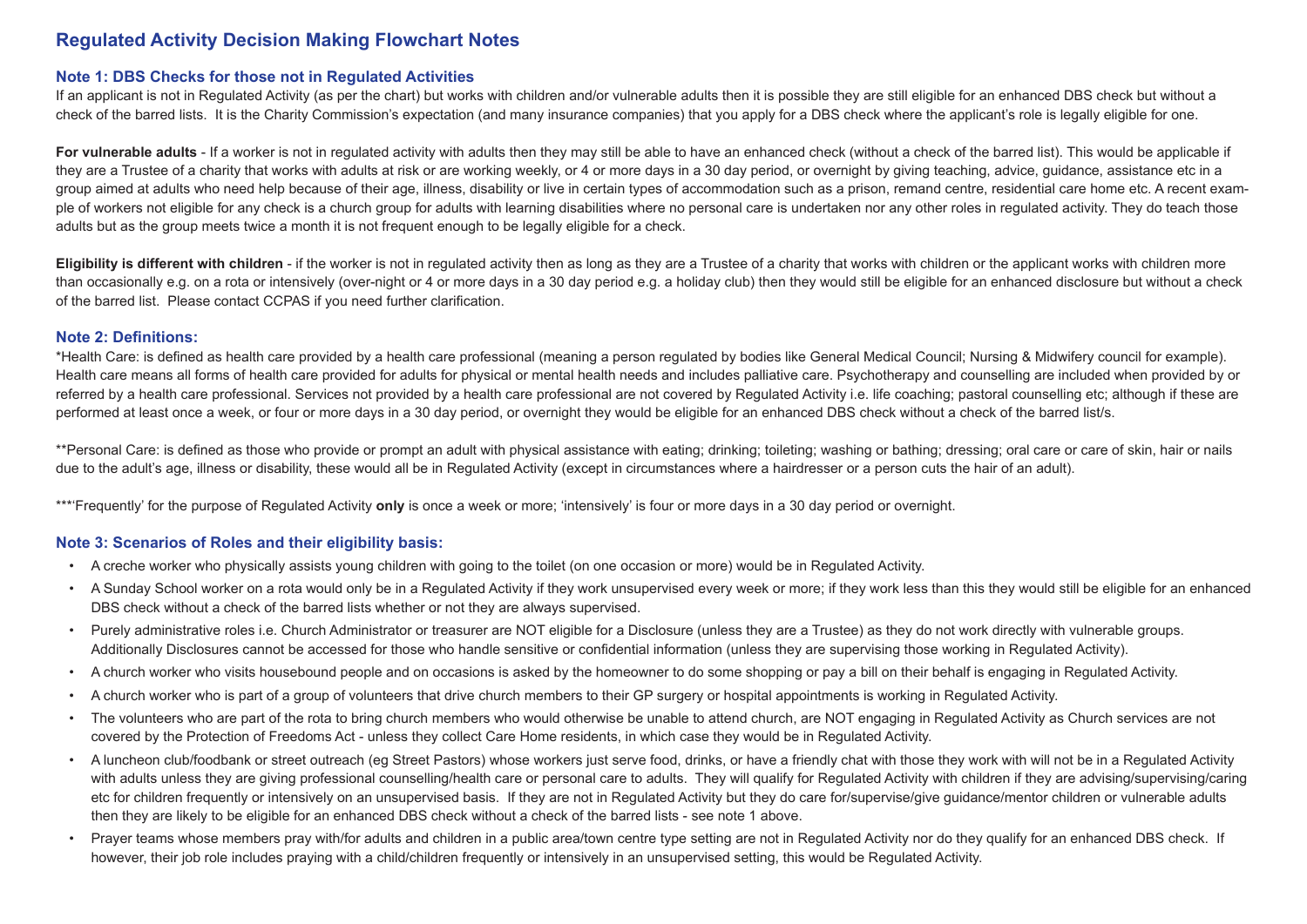## **DBS Eligibility for Church Workers Guide**

**Please note this list is not prescriptive – eligibility decisions should always be made on the specific and individual duties within a role.**

| Role                               | <b>Eligibility</b><br><b>Criteria</b> | <b>Level of Check &amp; Advisory Notes</b>                                                                                                                                                                                   | Preferred Title to be Entered on<br>Form (if different from 'Role')                          |
|------------------------------------|---------------------------------------|------------------------------------------------------------------------------------------------------------------------------------------------------------------------------------------------------------------------------|----------------------------------------------------------------------------------------------|
| BAPs/Ordination training candidate | Eligible                              | RA** with children and adults                                                                                                                                                                                                | <b>Trainee Minister</b>                                                                      |
| <b>Befriender</b>                  | Eligible                              | Usually Enhanced, possibly RA** see Flowchart and notes                                                                                                                                                                      | Befriender with Children; Befriender<br>with Adults; or Befriender with Children<br>& Adults |
| Bellringer                         | Not Eligible                          | Unless in a supervisory/teaching role with junior bellringers                                                                                                                                                                | Bellringer supervising Children                                                              |
| <b>CAP Befriender</b>              | Eligible                              | Usually Enhanced, possibly RA** see Flowchart and notes                                                                                                                                                                      |                                                                                              |
| <b>CAP Centre Manager</b>          | Eligible                              | RA** with adults                                                                                                                                                                                                             |                                                                                              |
| <b>CAP Debt Counsellor</b>         | Eligible                              | Enhanced - RA** with adults if dealing with money on behalf of client                                                                                                                                                        |                                                                                              |
| Caretaker/Premises Manager         | Not Eligible                          | Unless responsibilities include supervising children or adults at risk                                                                                                                                                       | Caretaker supervising children                                                               |
| <b>Chalice Bearer</b>              | Not Eligible                          |                                                                                                                                                                                                                              |                                                                                              |
| <b>Childcare Practitioner</b>      | Eligible                              | RA** with children                                                                                                                                                                                                           |                                                                                              |
| Children's worker                  | Eligible                              | Enhanced If working regularly on a rota - but RA** if role includes taking<br>children to the toilet or they work frequently or intensively unsupervised                                                                     | Church Children's Worker                                                                     |
| Choir Chaperone                    | Eligible                              | Enhanced or RA** with children - see Flowchart and notes                                                                                                                                                                     | Choir Chaperone with Children                                                                |
| <b>Choir Master</b>                | Eligible                              | Eligible only if supervising/teaching children or supervising those who do - then<br>usually Enhanced and RA** with children                                                                                                 | Choir Master with Children                                                                   |
| Choir member                       | Not Eligible                          | Unless also has chaperone/teaching role with junior choir members                                                                                                                                                            | <b>Choir Supervising Children</b>                                                            |
| Churchwarden                       | Eligible                              | Enhanced (if a Trustee of a charity that works with children or adults at risk) or<br>RA** depending on their role                                                                                                           | Churchwarden/Trustee                                                                         |
| Coffee/tea servers                 | Not Eligible                          |                                                                                                                                                                                                                              |                                                                                              |
| Counsellor                         | Eligible                              | Enhanced if carried out frequently or intensively with adults or regularly with<br>children* and RA** if receiving referrals from healthcare professionals and/or if<br>unsupervised with children.                          | Either Counsellor or Counsellor in<br>RA**                                                   |
| <b>Creche Worker</b>               | Eligible                              | Enhanced - with RA** if changing nappies/toileting children and/or not super-<br>vised.                                                                                                                                      |                                                                                              |
| Debt Advisor                       | Eligible                              | Enhanced If working frequently or intensively* with vulnerable adults $- RA**$ if<br>dealing with money on behalf of client                                                                                                  |                                                                                              |
| Director of Music                  | Eligible                              | Eligible only if supervising/teaching children or supervising those who do - then<br>usually Enhanced and RA** with children                                                                                                 | Leader of Music Supervising Children                                                         |
| Driver of Adults at Risk           | Eligible                              | Enhanced if carried out frequently or intensively* RA** if taking adults to or from<br>a place where they receive health care i.e. hospital, GP surgery, nursing home<br>(not residential home) etc. on one occasion or more |                                                                                              |
| Driver of Children                 | Eligible                              | RA** with children if frequently or intensively. Enhanced if regularly                                                                                                                                                       |                                                                                              |
| Evangelist                         | Eligible                              | Enhanced if a C of E Licensed Evangelist                                                                                                                                                                                     | Lay Minister/Evangelist                                                                      |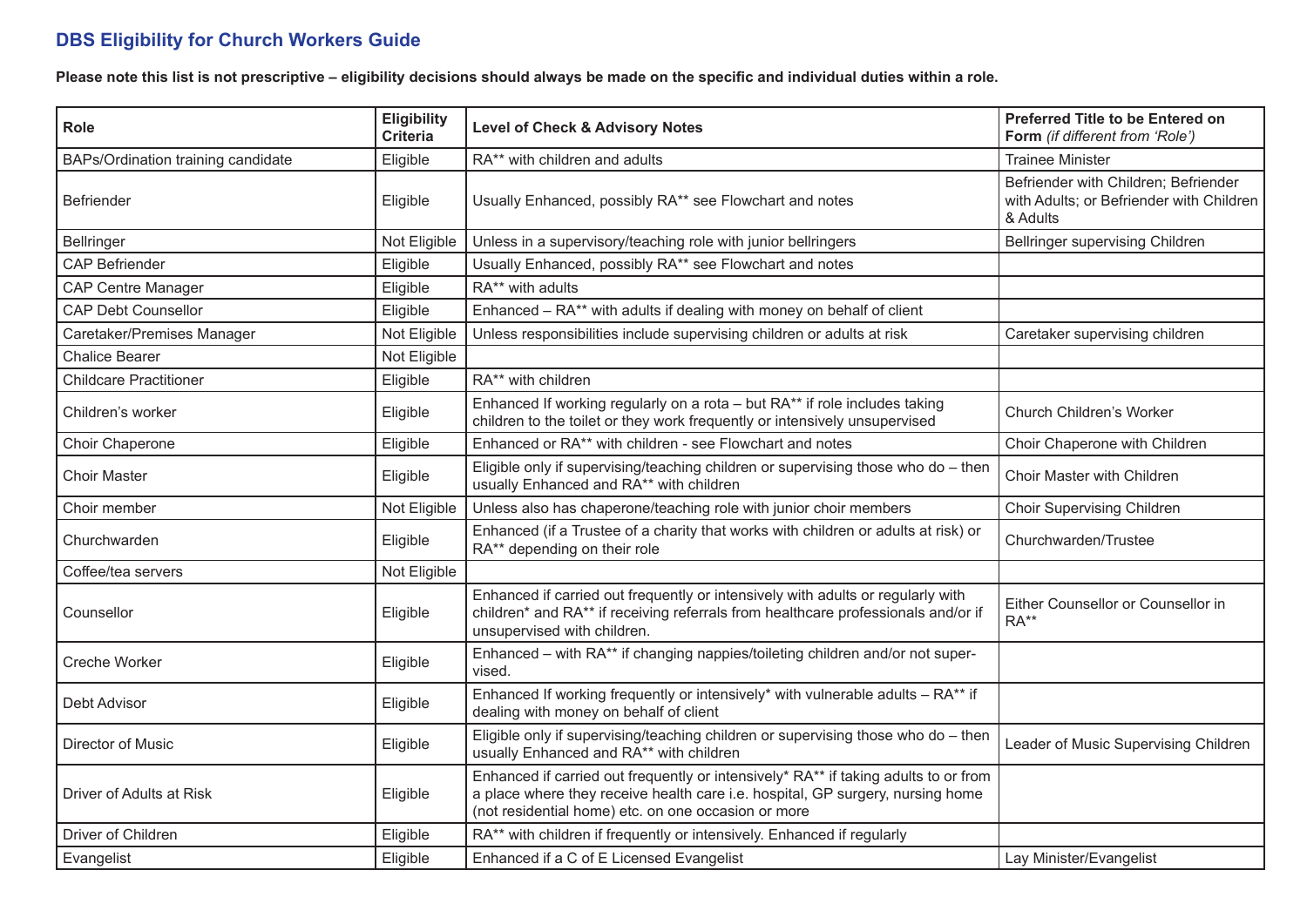| Family Worker                   | Eligible     | Usually Enhanced with adults & children but see Flowchart and notes                                                                                                         |                                  |
|---------------------------------|--------------|-----------------------------------------------------------------------------------------------------------------------------------------------------------------------------|----------------------------------|
| <b>Flower Arranger</b>          | Not Eligible |                                                                                                                                                                             |                                  |
| Foodbank Worker                 | Not Eligible | Generally not eligible but see Flowchart and notes                                                                                                                          |                                  |
| <b>Head Server</b>              | Eligible     | Only eligible if regularly supervising/teaching children - then Enhanced and<br>RA** with children                                                                          | Head Server supervising children |
| <b>Home Visitor</b>             | Eligible     | Enhanced if frequently or intensively with adults                                                                                                                           |                                  |
| <b>Homeless Shelter Worker</b>  | Eligible     | Enhanced and possibly RA** - see Flowchart and notes - unless only serving<br>food/refreshments or having a supervised 'friendly chat' in which case not<br>eligible        |                                  |
| Hospital Chaplain               | Eligible     | Enhanced usually RA** with adults and/or children                                                                                                                           |                                  |
| Incumbent/Clergy/Church Leader  | Eligible     | RA** with children and adults                                                                                                                                               |                                  |
| Junior Church Helper/Leader     | Eligible     | Enhanced If working regularly on a rota - but RA** if role includes taking<br>children to the toilet or they work frequently or intensively unsupervised                    |                                  |
| Licenced Lay Minister (LLM)     | Eligible     | Enhanced but see Flowchart and notes                                                                                                                                        |                                  |
| Lay Minister of Communion       | Not eligible | Unless frequently or intensively serving communion to house-bound<br>(Enhanced); or at any time assisting those who are unable to feed or drink<br>unassisted (RA**)        | Lay Minister                     |
| Minister                        | Eligible     | RA** with children and adults                                                                                                                                               |                                  |
| Nightshelter Worker             | Eligible     | Enhanced and possibly RA** - see Flowchart and notes - unless only serving<br>food/refreshments or having a supervised 'friendly chat' in which case not<br>eligible        |                                  |
| Nursery Manager/Worker          | Eligible     | $RA**$                                                                                                                                                                      |                                  |
| Organist                        | Not Eligible | Unless also has chaperone/teaching role with junior choir members                                                                                                           | Children's Choir Supervisor      |
| Overseas Childrens Worker       | Eligible     | Usually RA**                                                                                                                                                                |                                  |
| Parent and Toddler Group helper | Not Eligible | Unless they supervise activities with children in which case normally Enhanced<br>- see Flowchart and notes                                                                 |                                  |
| Parent and Toddler Group Leader | Eligible     | Group leader is usually eligible for Enhanced Check in RA** if the role includes<br>supervising/caring for/toileting children away from the parent/carer                    |                                  |
| Parish Administrator/Secretary  | Not Eligible |                                                                                                                                                                             |                                  |
| Pastor                          | Eligible     | RA** with children and adults                                                                                                                                               |                                  |
| <b>Pastoral Assistant</b>       | Eligible     | Enhanced with children and/or adults. Not usually RA** unless specific duties<br>-see Flowchart and notes                                                                   | <b>Pastoral Worker</b>           |
| Pastoral Team Member            | Eligible     | Enhanced If carried out frequently or intensively* RA** if doing shopping and<br>therefore taking money                                                                     | Pastoral Worker                  |
| Pastoral Visitor                | Eligible     | Enhanced If carried out frequently or intensively* RA** if doing shopping and<br>therefore taking money                                                                     | Pastoral Worker                  |
| Pastoral Worker                 | Eligible     | Enhanced If carried out frequently or intensively*. Not usually RA** unless<br>specific duties -see Flowchart and notes (i.e. doing shopping and therefore<br>taking money) |                                  |